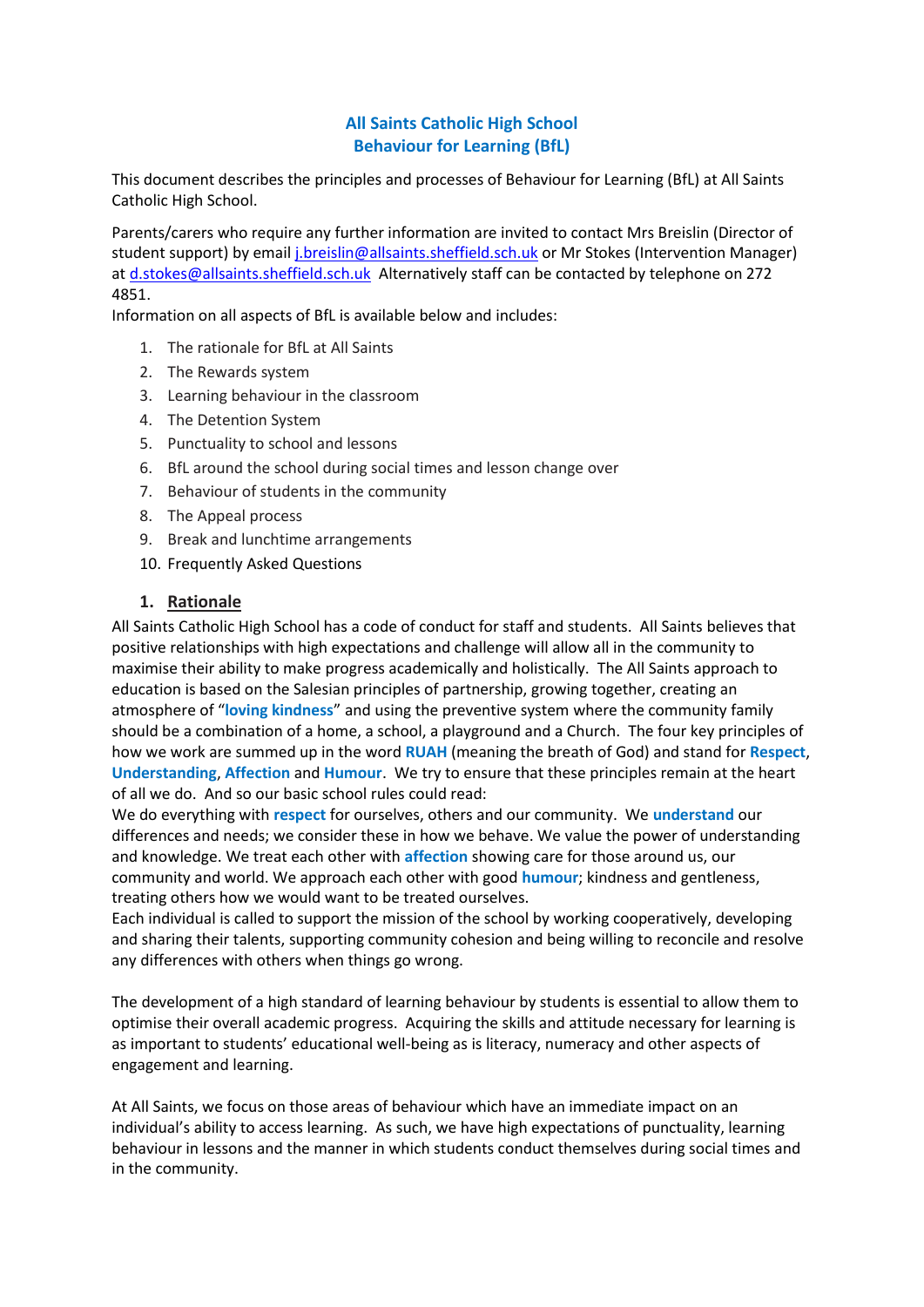The underlying philosophy of the All Saints approach to BfL is that all students deserve the right to learn without anyone preventing them from doing so and that students will continue to grow to be respectful, responsible, conscientious and aspirational citizens.

### **2. Rewards**

We are committed to encouraging students to achieve and maintain high standards of behaviour, self-discipline and performance through positive reward and celebration. Students' behaviour and efforts are recognised via many varied forms of praise and celebration including; allocation of House Points, weekly RUAH cards, Golden Ticket initiatives, Attendance rewards, termly RUAH Awards and nominations for House Champion at the end of the school year.



Our five Houses (named Belief, Courage, Endeavour, Fortitude and Perseverance) encompass the values we aim to instil in all students. Under the House name, students compete to win a termly House Shield and our end of the year Rewards Celebration seeks to rewards those with excellent engagement in learning, 100% attendance and exceptional contribution throughout the year. This reward often involves Student Voice and is in the form of a visit to a theme park.

Students receive cycle data 3 times during the academic year towards the end of each term. For engagement in learning we use the following grading and judgement.

|                                                                                                    | Excellent/Outstanding                                    |  | Those students with an average engagement in learning      |               |  |  |  |  |
|----------------------------------------------------------------------------------------------------|----------------------------------------------------------|--|------------------------------------------------------------|---------------|--|--|--|--|
|                                                                                                    | Good                                                     |  | grade of 1 to 1.5 (meaning that they are consistently more |               |  |  |  |  |
| 3                                                                                                  | Inconsistent                                             |  | excellent and good) are given a certificate of achievement |               |  |  |  |  |
| 4                                                                                                  | Poor and requires improvement                            |  | and given a pin badge to wear on their blazer              |               |  |  |  |  |
| Term 1 Autumn                                                                                      |                                                          |  | Term 2 Spring                                              | Term 3 Summer |  |  |  |  |
| <b>Bronze Award</b>                                                                                |                                                          |  | <b>Silver Award</b>                                        | Gold Award    |  |  |  |  |
| Students who achieve an average of 1 to 1.5 in the first term receive the Bronze Award. If this is |                                                          |  |                                                            |               |  |  |  |  |
| maintained in Term 2 then they progress to the Silver Award. If students achieve this in all three |                                                          |  |                                                            |               |  |  |  |  |
| Terms they will receive the Gold Award. Awards are incremental. If a student achieves this score   |                                                          |  |                                                            |               |  |  |  |  |
| once at any point in the year then they would achieve the Bronze Award overall. If they achieved,  |                                                          |  |                                                            |               |  |  |  |  |
|                                                                                                    | it in two terms they would achieve Silver Award overall. |  |                                                            |               |  |  |  |  |

Students are invited and encouraged to wear the highest badge they achieved into the new academic year until the next cycle. (For example, students are encouraged to wear with pride their Gold Award from Year 7 until the first cycle of Year 8 Awards).

Each year we review our school rewards system in response to Student Voice in order to improve and innovate our school rewards systems.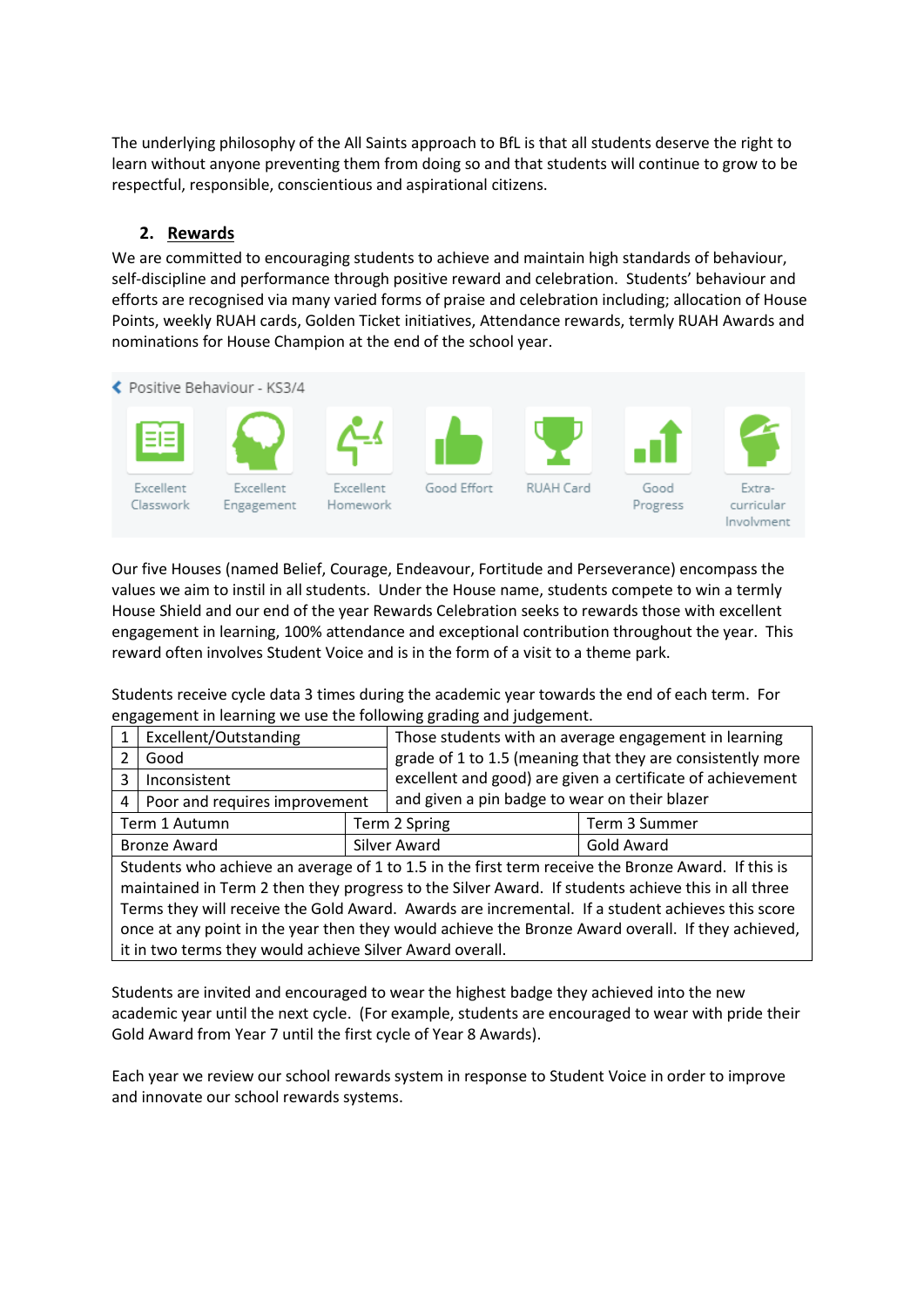# **3. Learning Behaviour in the Classroom**

Praise is at the heart of the BfL system and staff will regularly remind students that we have the highest expectations and expect the best of them. Rewards and sanctions are linked to 'I Will' style Behaviour Targets which are displayed in all classrooms and are as follows:

- **1. I will listen attentively while the teacher is, or others are, talking**
- **2. I will complete my work as explained to me by my teacher**
- **3. I will speak to others in a polite/appropriate way.**
- **4. I will not touch another student or another student's property**
- **5. I will be punctual to school and lessons**
- **6. I will complete homework on time**
- **7. I will comply with school expectations on uniform**
- **8. I will have all equipment necessary for each lesson**

In addition to these targets for students, teachers are also expected to adhere to the following BfL code during all interactions with students:

- **I will speak to students in a respectful way**
- **I will apply the Learning Behaviour rules fairly and consistently**
- **I will clearly explain how I expect the students to work during the lesson**
- **I will give all students a fresh start each lesson**
- **I will ensure all students know they make a choice regarding their behaviour**
- **I will give all students a fair chance to reflect and rectify negative behaviour**
- **I will explain the consequences of continued negative behaviour**

Failure of staff to follow the code may be grounds for students to successfully appeal against a detention.

Students who exhibit any of the following anti-social behaviours will be deemed to have broken one or more of the 'I Will' Behaviour Targets as previously explained:

- Entering the classroom in a loud, disruptive or disorderly manner
- Not being ready to work when the teacher says that the lesson has begun
- Not listening attentively when the teacher or others are speaking
- Not working in the manner as explained by the teacher
- Failing to work with others when instructed by the teacher
- Distracting others and preventing them from learning
- Shouting out in class when answering questions unless directed by the teacher
- Drinking or eating without permission
- Touching another student or their personal belongings

The nature of these behaviours do not reflect RUAH and are counter-productive to positive relationships. A student exhibiting any of the behaviours listed above will be given up to 2 cautions (C1 and C2) in a lesson which will be written up on the board in the classroom and will be clearly visible and the reasons will be made clear to the student every time. There are no sanctions or consequences to these 2 cautions. If a student continues to contravene the Behaviour Targets for a third time they will be issued a C3 Detention. This process supports our ethos and philosophy around allowing students to make mistakes but not allowing teaching and learning to be disrupted. We refer to this as our **Choice, Chance** and **Consequence** model.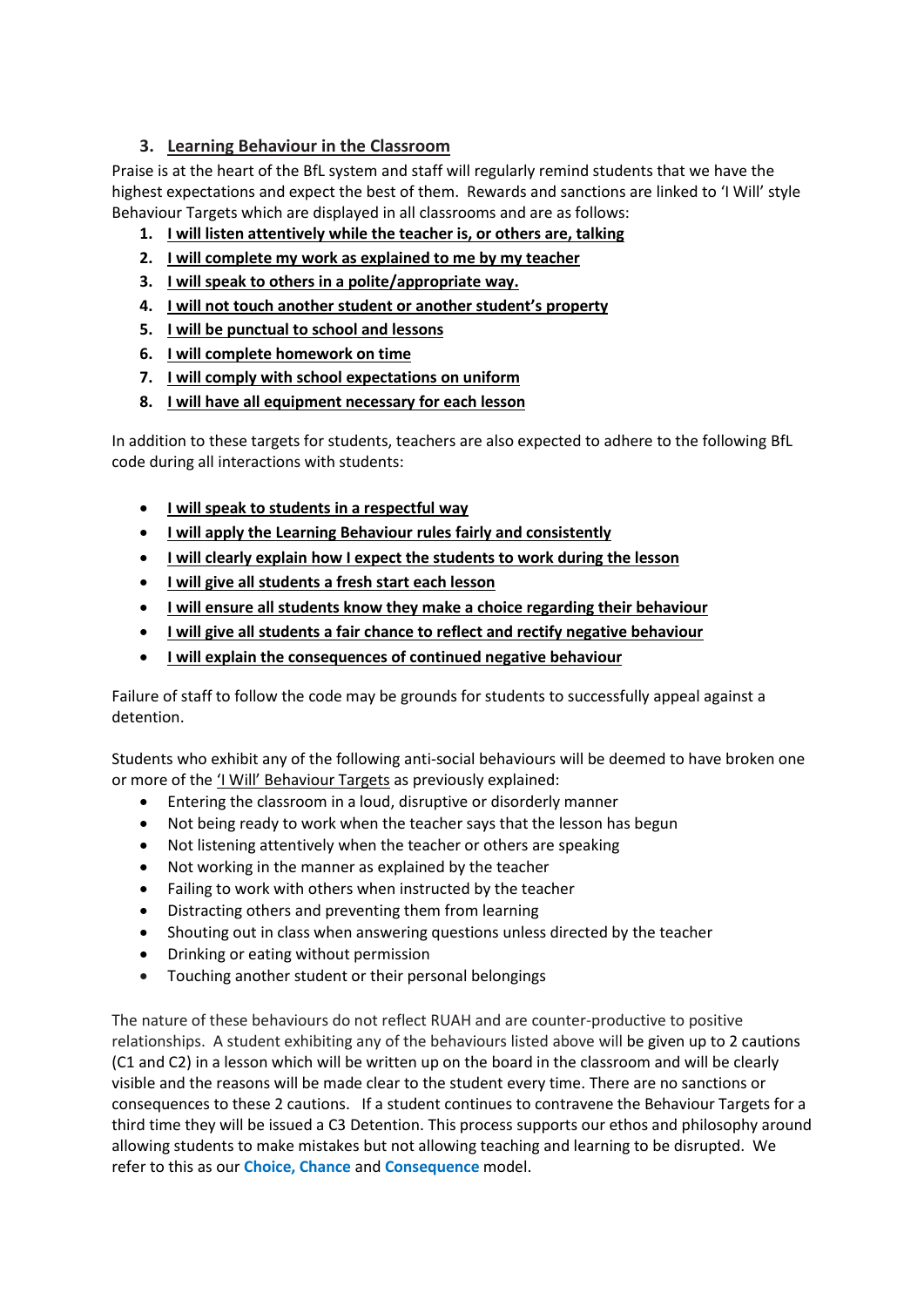# **4. C3 Detention**

- Students who are issued with a detention will be informed by the member of staff and a home notification will be sent to parents via Class Charts.
- Detentions for all year groups will run each afternoon Tuesday to Friday from 3pm 4pm.
- Once they have been informed of a C3 Detention students will complete a 20 minute detention the following school day.
- All detentions will commence at 3.00pm. Students who are late to the detention without a valid reason will be detained for 20 minutes from the time that they arrive at the detention room.
- If the student is in school on the day of their detention and they fail to attend their 20 minute detention, it will be increased to 40 minutes and will need to be completed the following school day.
- If the student is absent on the day of their detention, they will complete it on the next day that they are in school.
- It is the student's responsibility to remember that they have a detention. Students are able to check the BfL notice board daily. No other reminders will be issued. The consequence for any non-attendance at their scheduled detention will apply as outlined above.
- If a student persistently fails to attend detentions, they will lose their social time during the school day. They will be collected from their classrooms and they will be supervised during break and lunchtime by members of staff.
- This arrangement will apply until the student has attended all after school detentions which remain outstanding.
- Further non-compliance with the above will result in parents/carers meeting with the Head Teacher and further sanctions, such as Fixed Term Exclusions, will be discussed.
- Students who receive more than one C3 in a day will complete a 40 or 60 minute detention as appropriate the following day.

In addition, students will be issued a C3 detention, without any C1 or C2 cautions, in any of the following circumstances:

- Being late to lessons, Tutorial or Assembly without a valid reason
- Being out-of-bounds during the school day
- Eating on a carpeted area or on any of the upper floors of the building
- Eating in a classroom
- Drinking in a science or ICT classroom
- Mobile phone visible/seen
- PE Kit failure (repeat)
- iL (independent Learning) failure
- Uniform infringements
- Persistent equipment failure (monitored by head of year)

### **C4 Removal from lessons**

- A student who, after being issued a C3, either continues to misbehave or argues with the member of staff about the caution, will be given a C4 and removed from the lesson. The student is expected to arrive at the Damascus room within 5 minutes of leaving the classroom. If they arrive later than 5 minutes the student's detention will be increased to 60 minutes.
- The student will serve their 40 or 60-minute detention the following school day.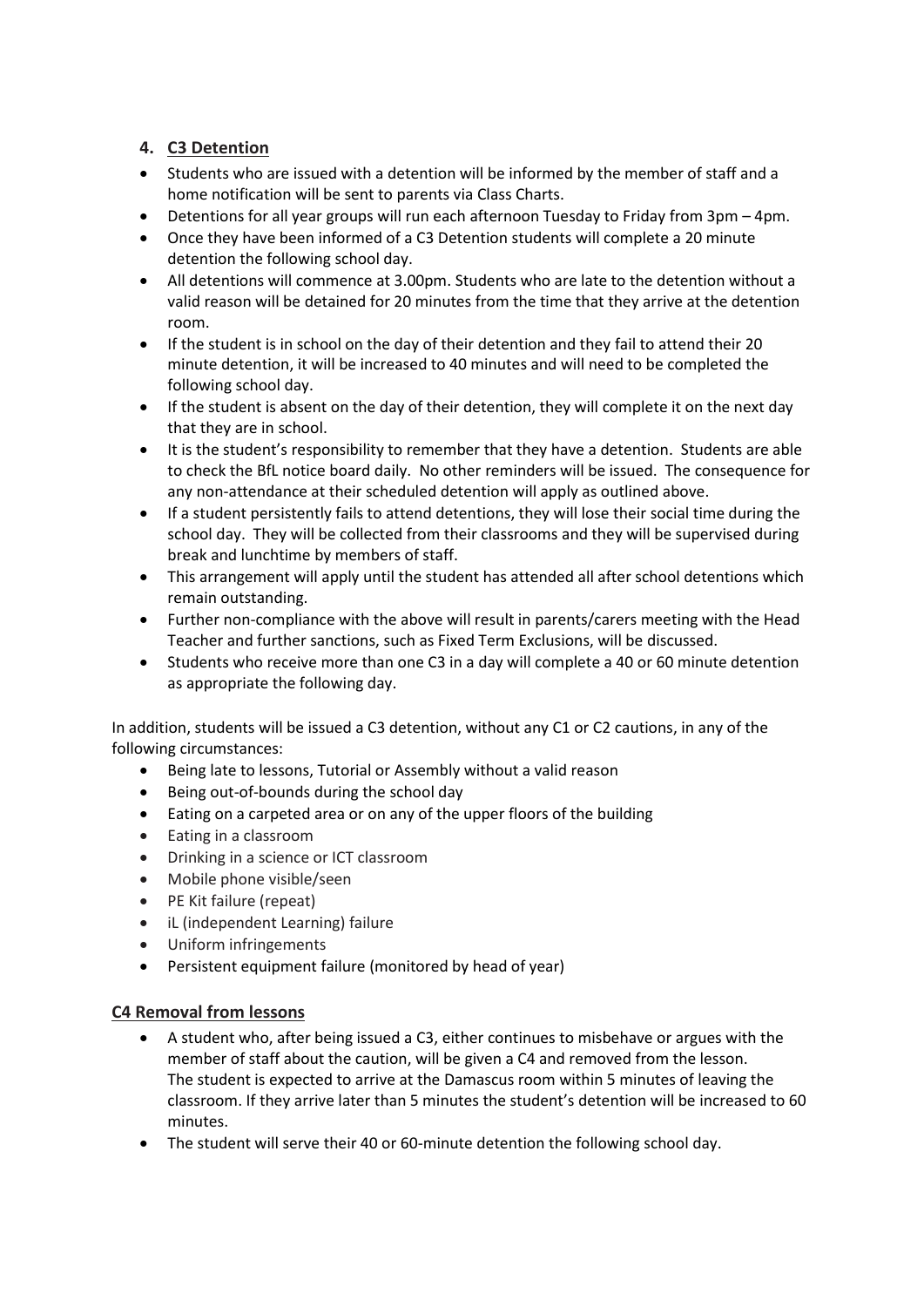### **Non-Attendance of detentions**

Where a student chooses not to attend their detention the following process will be followed.

- If a student/s do not attend their detention for a second time, on the third day the student/s will lose their lunchtime and will still need to complete their after school detention.
- If a student/s still choose not to attend their detention, the student/s will be placed in IEA for the day and will still need to complete their after school detention.
- Where a student/s still do not attend their detention, a letter will be sent to parents to meet the Head Teacher to discuss why their child is not attending detentions.
- If a student/s still chose not to attend their detentions, this would be regarded as continual non-compliance and then the head teacher would then need to consider an escalation of sanction

#### **C4 Mobile phone**

• C4's will be issued to students who are seen to be using mobile phones, whether it is their device or not.

### **On-Call process**

Some behaviours that cause concern may be deemed to be so serious that they are beyond the usual scope of the BfL system and will result in the member of staff requesting assistance from the On-Call team to respond/attend the lesson. In most cases, the On-Call team are senior members of staff who will remove the pupil from the classroom/circulation and issue a 60 minute C4 detention.

The following behaviours would result in the On-Call system being used:

- Failing to leave the classroom when issued with a C4
- Failure to follow a reasonable instruction given by a member of staff
- Swearing/verbal abuse directed at another person
- Intentional dangerous behaviour
- Misuse of technology
- Behaviour likely to bring the school into disrepute
- Violence, abuse or aggression towards another pupil
- Bullying

The On-Call staff will assess the situation and decide upon the most appropriate course of action. There may be parental contact and a further sanction such as a Fixed Term Exclusion, if necessary.

### **5. Punctuality to School and to lessons**

It is essential that students arrive in school in good time. We request that students should aim to be on site by 8:15am ready to move to lessons by 8:25am as Period1 learning begins at 8:30am. If they are late to school they will report to the Attendance Team in the foyer which further delays their arrival to the classroom as we must ensure that they have been signed in. Students arriving late between 8:30am and 8:50am will be issued with a P1 20 minute detention slip. Students arriving between 8:51am and 9:10am will be issued with a P1 40 minute detention slip. Any student arriving after 9:10am will be issued with a P1 60 minute detention slip.

Students are expected to be punctual to lessons and will be issued a C3 detention if they are late when arriving to lessons from social time. Students have up to 5 minutes to move between lessons that may be on opposite sides of the school grounds. However, this does not mean that students can socialise in corridors between lessons and must enter their classroom next lesson's classroom promptly.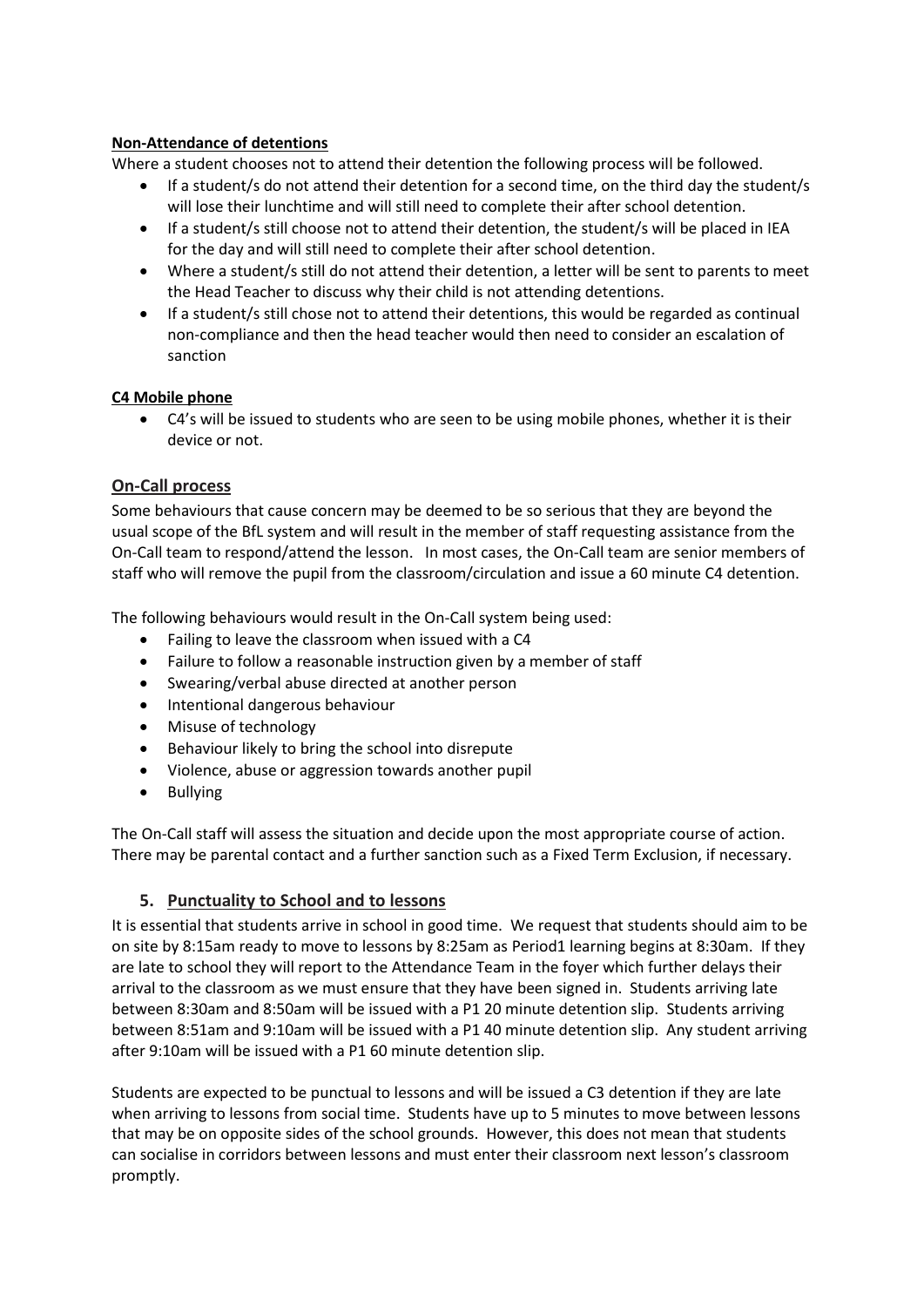## **6. Behaviour around the school during social time and lesson change over**

We have the highest expectations of our students' behaviour around school, during social times and at lesson change over. This is important to ensure we can behind positive community cohesion and calm and safe environment. Students conduct around school is subject to a series of 'I will' Behaviour statements as follow:

- **I will not act in a way that will hurt/harm others or myself**
- **I will not run in social areas**
- **I will dispose of litter appropriately**
- **I will speak to others in a polite and respectful manner**
- **I will not touch another student or their property in an anti-social way**

A C3 or C4 detention will be given to any pupil who does not adhere to these 'I will' statements and also for any of the following actions:

- Being out-of-bounds during the school day
- Being in a classroom without a teacher's permission
- Running inside school
- Damaging property
- Demonstrating disrespectful, rude, impolite, confrontational, verbally aggressive, challenging or anti-social behaviour
- Mobile phone being used (C4) or phone visible (C3) whether it is their device or not

### **7. Lunchtime detentions**

Where a student chooses to display any anti-social behaviour at break time, a detention for lunchtime the same day will be issued by a member of staff. If any student chooses to display any anti-social behaviour at lunchtime, a student will be issued a lunchtime detention for the following day.

If a student chooses not to turn up to their lunchtime detention, the detention will be doubled. If a student continues to choose not to attend the lunchtime detention, the student will be placed in to isolation the following school day.

### **8. Behaviour of students in the community**

Students are ambassadors of All Saints Catholic High and our school uniform is our public identity that influences how society perceives us.

Any form of behaviour that works against the ethos of the school and/or damages the reputation of the school will not be accepted.

Any behaviour (verbal, physical or electronic) that demonstrates an intention to threat others, cause distress, cause or threaten violence or is deemed an act of violence is likely to lead to exclusion, including potentially permanent exclusion from the school.

Students are actively reminded of this in school and to be aware of this particularly when they are coming to/from school, interact with members of the public, using public transport and congregated in groups. Personal responsibility for actions is required at all times.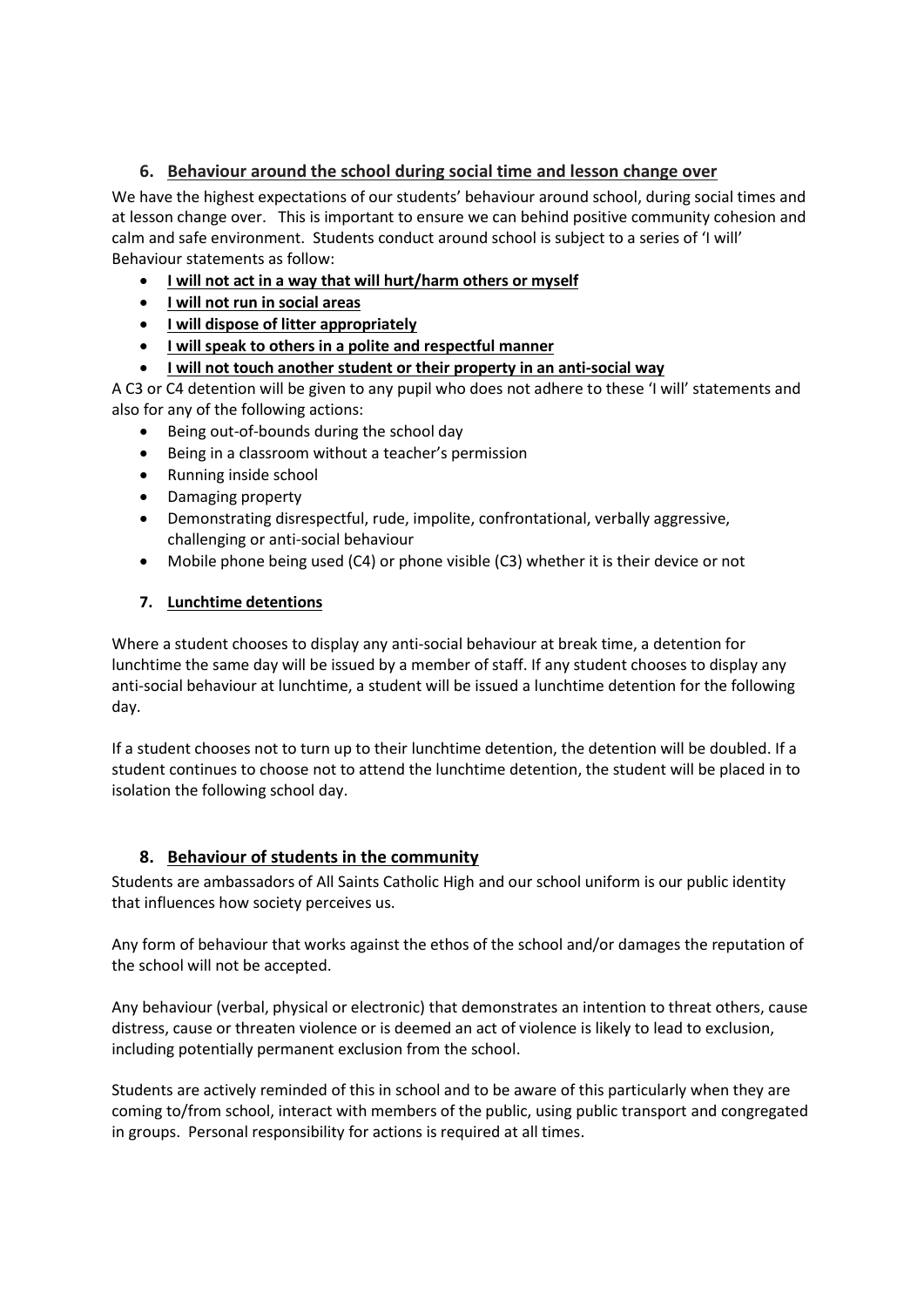# **9. The Appeal process**

If a student feels that a detention has been issued outside of the rules or spirit of the system they may appeal this with a member of the Appeals Team at the appropriate time. The detention will be put on hold until the appeal is considered. If the appeal is upheld the detention will be cancelled. The decision of the Appeal Panel is final with no further appeal allowed.

Situations which may give rise to a successful appeal include where teachers/members of school staff:

- Do not correctly record C1 and C2 cautions within the lesson, or fail to explain to students the reasons for the C1 and C2 cautions
- Do not begin the Learning Behaviour in lesson procedure correctly
- Do not clearly describe how students are expected to work during their learning
- Shout at a student or speak to them in an inappropriate manner
- Do not follow the teachers' Learning Behaviour expectations

The following principles will be applied when appealing either a C3 or a C4 detention.

- Students will lodge an appeal stating which teacher issued the detention. The appeals team will then look at Class Charts and go through the appeal with the student.
- An appeal can only be lodged with one of the following members of the BfL Appeals Panel:

| Mrs Smith  | Mr D Stokes   | Miss B Healy | Mr M Skehan |
|------------|---------------|--------------|-------------|
| Mrs S Bell | Miss E Connor |              |             |

- Any appeal must be lodged with a member of the panel within 24 hours of the C3/C4 being issued. However, if the student is ill and unable to lodge the appeal by the deadline, they will have the day that they return from illness to lodge their appeal.
- Appeals can only be submitted during break or lunchtime. Once the 24 hour appeal period has passed, no appeal will be considered.
- Students should not use the reason of speaking with a member of the Appeal Panel as a reason for being late to the next lesson.
- Whilst any appeal is under consideration the C3 or C4 detention will be 'on hold'.
- The outcome of the Appeal will be made known to the student within 48 hours of the appeal.
- If the C3 or C4 detention is not cancelled students will complete the detention the day after being informed that the appeal was unsuccessful.
- If the appeal is successful a member of the BfL team will ensure that the C3/C4 database is updated. Student records will be amended accordingly to ensure it does not include this C3 or C4 incident.

# **10. Information about breaks and lunchtimes**

At break time, students are allowed access to the canteen as well as some internal and external areas of the school. During very wet, snowy or icy conditions, students may be instructed to remain indoors. Whilst in school, students are not allowed to be in the carpark areas or in any areas around the edge of the site which are not visible from the school buildings.

Hot food may only be consumed in the Dining Room.

Other food, such as packed lunches and sandwiches may be eaten in the Social Courtyard, Squares area, Performance Courtyard and Canopy Area. Students should use the bins provided.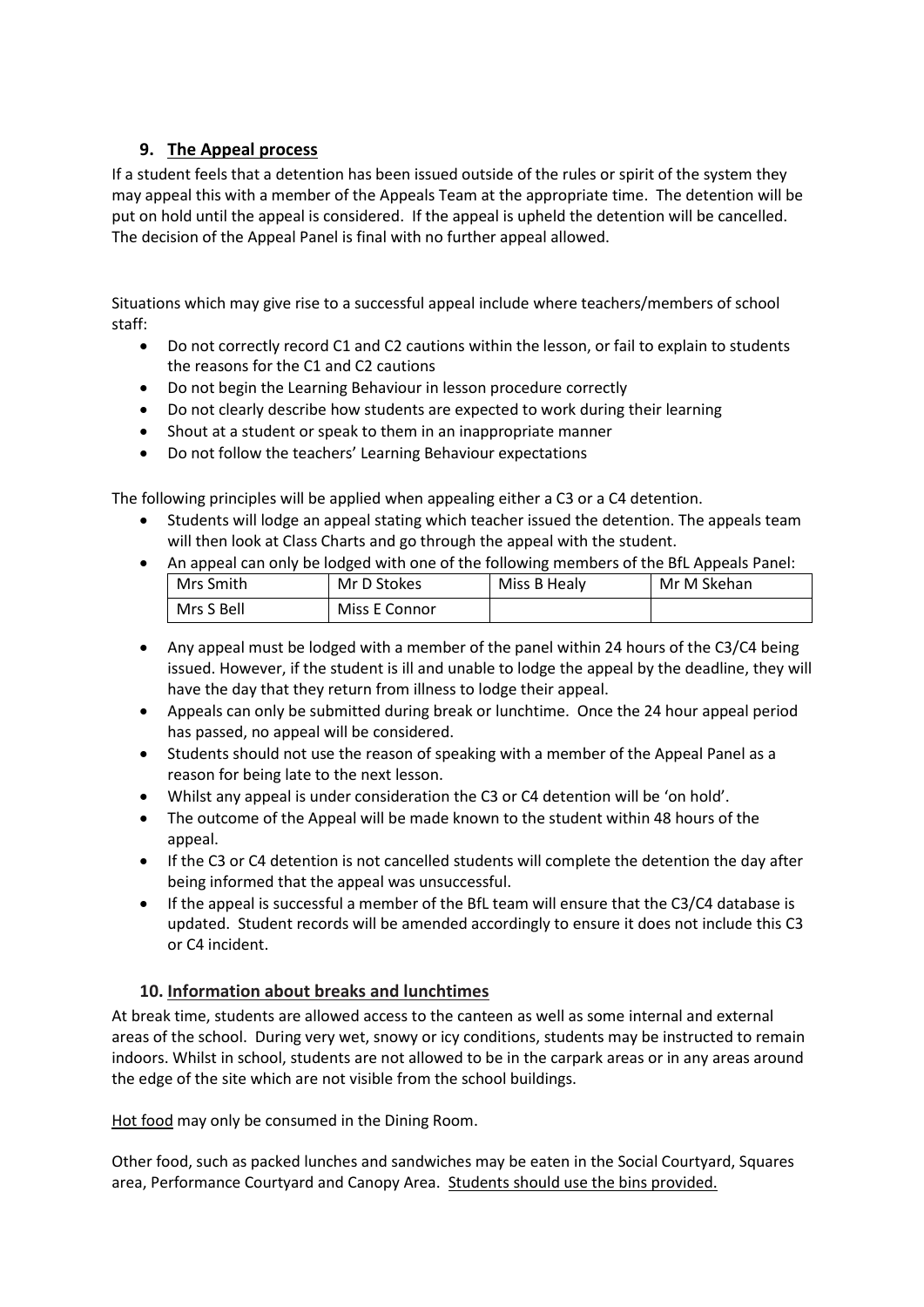Chewing gum is not allowed in School.

Students are allowed to access their lockers before 8:30am and at break and lunchtime.

Access to the field is seasonal and weather dependent and notifications will be made via Tutor briefing when this is open to students. Usually access to the field is for Term3. Students are not allowed on the field or pitches in wet weather.

The football pitches can only be accessed at lunchtime.

Students are not allowed to leave the School site at any time between 8:30am and 2.50pm, unless there has been communication with home and students have been given written permission by school and signed out with the Attendance Team.

### **11. Frequently Asked Questions**

- Q. Why is BfL our approach at All Saints?
- A. *BfL was introduced to help students be more responsible for their actions and learning in school. The rules of BfL were formulated following extensive consultation with groups of students of all ages and are frequently revisited under student voice via the Student Leadership Teams. Similar systems are successfully in use in many other secondary schools.*
- Q. How does my child know about the BfL system?
- A. *All students have an induction to BfL at All Saints. BfL is the focus of assemblies at the beginning of each year and revisited whenever there may be an amendment or clarification needed. Pupils are constantly reminded about the rules and expectations throughout the year, including via Tutor Briefing.*
- Q. How will I know how many House Points my child has received?
- *A. House Points are available to be viewed on your child's Class Charts record. All parents have access to Class Charts to view their child's Attendance and Behaviour profile as well as access their independent learning/homework log. Other communication is via the MyEd app. If you require further information on how to access Class Charts please contact your child's Form Tutor*
- Q. How can you be sure that all staff are correctly following the rules of BfL?
- *A. Staff have been carefully trained to apply the rules fairly and consistently and also receive regular updates and feedback to clarify the system. Students may appeal if they think that the rules have not been followed. If an appeal is successful the reason is communicated to staff to help support future application of BfL.*
- Q. How will I know if my child has received a detention?
- A. *Your child's Class Charts profile records C3 and C4 detentions which are dated. There are no alerts sent to parents as they have live access to their child's profile. Students will attend their detention the next day. Students will always be aware/informed that they have received a C3/C4 detention.*
- Q. What will happen during the detention?
- A. *Students may read or review their learning or complete independent learning/homework.*